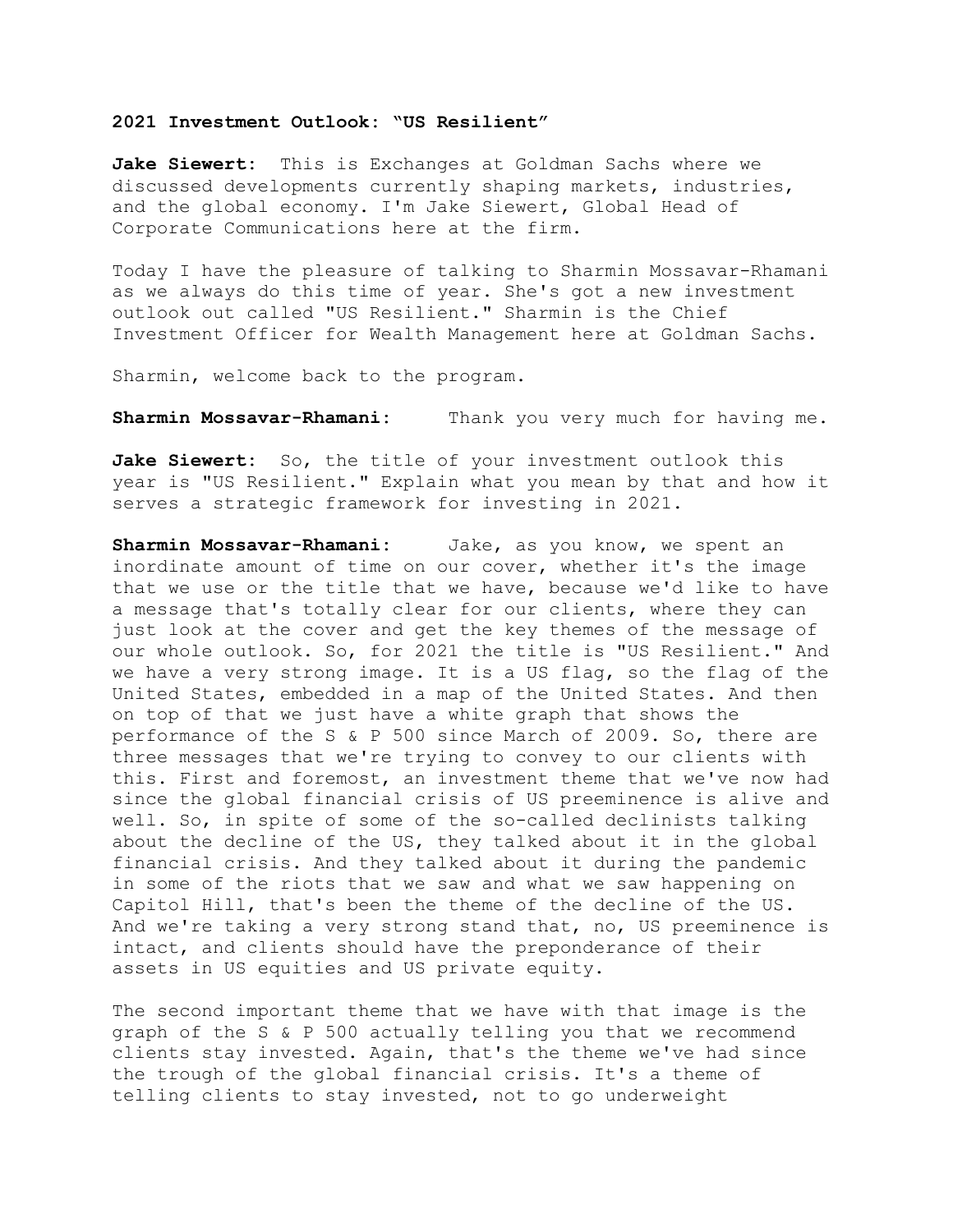equities. Since March of '09 to the end of 2020 the S & P 500 is up providing a total return of 609 percent. That's about 18 percent annualized, far outperforming other developed economies and emerging market equities.

And so, the message to clients is to keep on staying invested. That our recommendation of US preeminence and staying invested has served our clients well. And people might think that those two themes have outlived their value. And our message is, no, continue with that theme.

Then the title, specifically "US Resilient," is meant to highlight to clients how resilient the US economy is and how resilient corporate management has been in terms of responding to the pandemic and managing to still generate reasonable earnings relative to what was expected at the beginning of the pandemic. We also want to convey the message that US institutions are very resilient. So, rule of law, the role of Congress, the role of the Senate, the role of the presidency, that these are strong institutions that no one person can derail or actually overcome and do what we see in other countries. That these US institutions are resilient. They can handle all kinds of people in all kinds of administrations and all kinds of pandemics. And eventually, they recover. And hence, the quote that we have on the bottom of our title from [UNINTEL] about the endurance of US institutions.

Jake Siewert: Well, I love the cover. My son picked it up. He's 12. And he looked at it and he said, "Is that the US stock market?" I said, "Absolutely." I hadn't even noticed that detail in the cover. So, he's more observant than I am.

So, global equity markets have continued to rally really strongly since the crash last March. And your advice to clients is to take some money off the table or stay the course?

**Sharmin Mossavar-Rhamani:** Our recommendation has been to stay a course now. In fact, we have a couple of really great exhibits in the outlook, which if I'm not mistaken, is available on GS.com for people who'd like to look at it. And there are two exhibits we show. One of which is that even though we say stay invested, it doesn't mean we don't want to be tactical. So, during the pandemic in the down draft in February and March, we actually were recommending clients start going overweight equities, rebalance their portfolios relative to their long-term strategic asset allocation. And then as the market rallied, we reduced that overweight. So, we do recommend clients be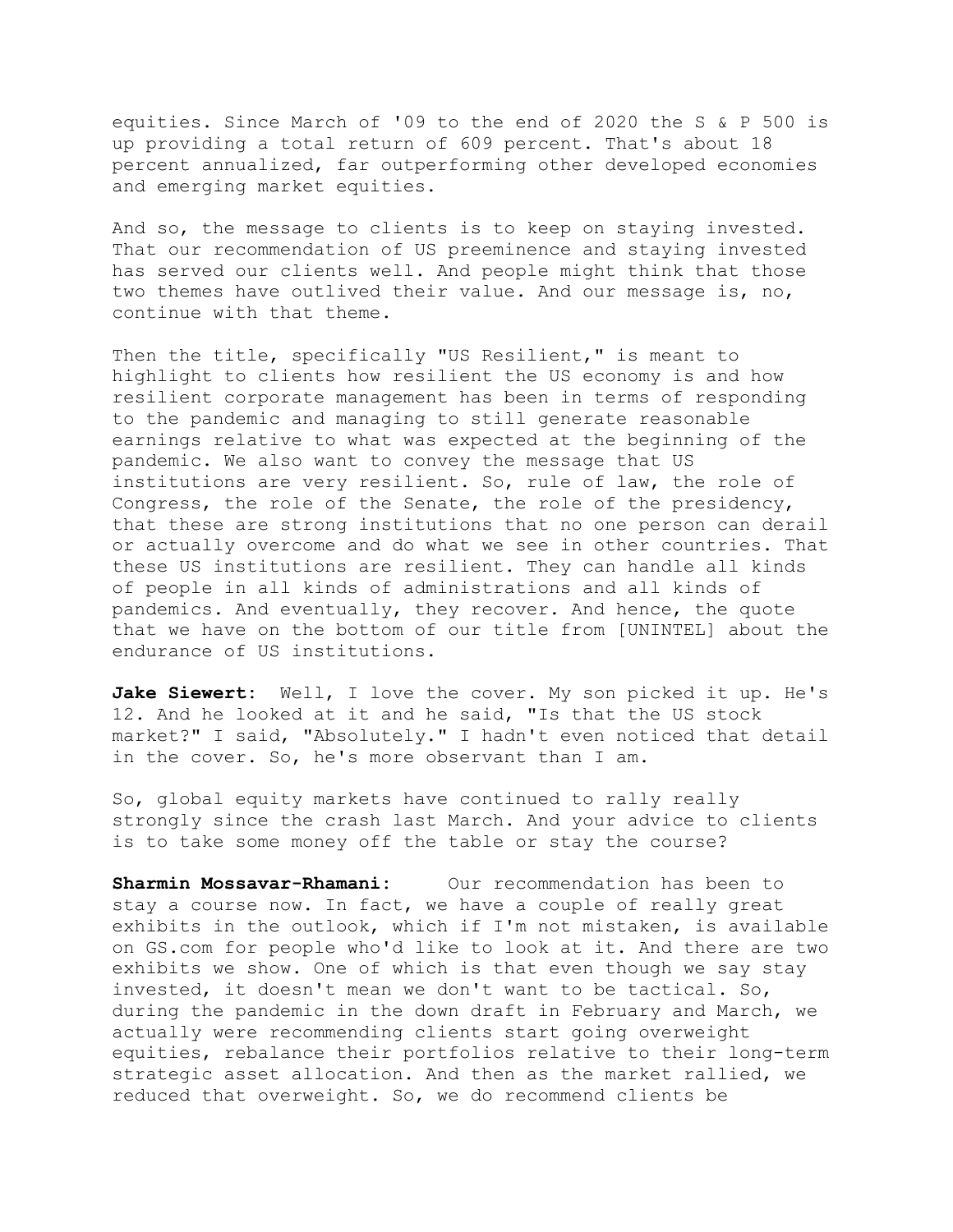tactical. But it doesn't mean go underweight equities.

We also have another great exhibit that shows the path of the S & P 500 in 2020. And against that in the background, we have a shading of the number of global infections of COVID-19 over the course of the year. And the reason we put those exhibits together for the clients is to ask if anybody actually told you at the beginning of 2020 that we were going to have at the time about 20 million infected people in the US, we were going to have 340,000 fatalities, we would have a GDP that was down 3.5 percent, that we would have earnings down, at the time estimates were 20 to 25 percent, we think now earnings will be down maybe mid teens for all of 2021, so all fourth quarter earnings are out. But if somebody gave you all of that information and said another 10 - 11 million people will be unemployed by the end of the year, nobody would have predicted the equity market would be up 18 percent.

So, it's very important that clients realize that sometimes the equity market will look beyond immediate concerns and immediate issues. And so, to try to time the market and go underweight equities in anticipation of something that may or may not transpire, such as the risks of the new variants or the risks of a slower rollout of the vaccines, then you actually don't know if you'll get a chance to get back in again. Hence, we tell the clients to stay the course.

There is also an element of valuation. While people talk about valuations being high, we look at valuations in the context of periods of low and stable inflation. When you're in periods of low and stable inflation, equity market valuations are higher. So, while we do look at long-term averages since World War II, we also like to look at valuations since April of 1996 when we got into this period of low and stable inflation. And in that context, equities are above average in terms of valuation. But not that expensive and nowhere near the bubble levels that some people talk about. Again, another point to stay invested.

**Jake Siewert:** And yet, even with all the growth we've seen in the US and the equity markets, you're very bullish about the prospect for returns in 2021. Explain why that's so?

**Sharmin Mossavar-Rhamani:** So, obviously Jake, being bullish is a matter of perspective. So, our base case return for 2021 is 8 percent. 6 percent price return, 2 percent dividends. And our base case means we're assigning it 60 percent probability. But we also have a nice 25 percent allocation to the upside which is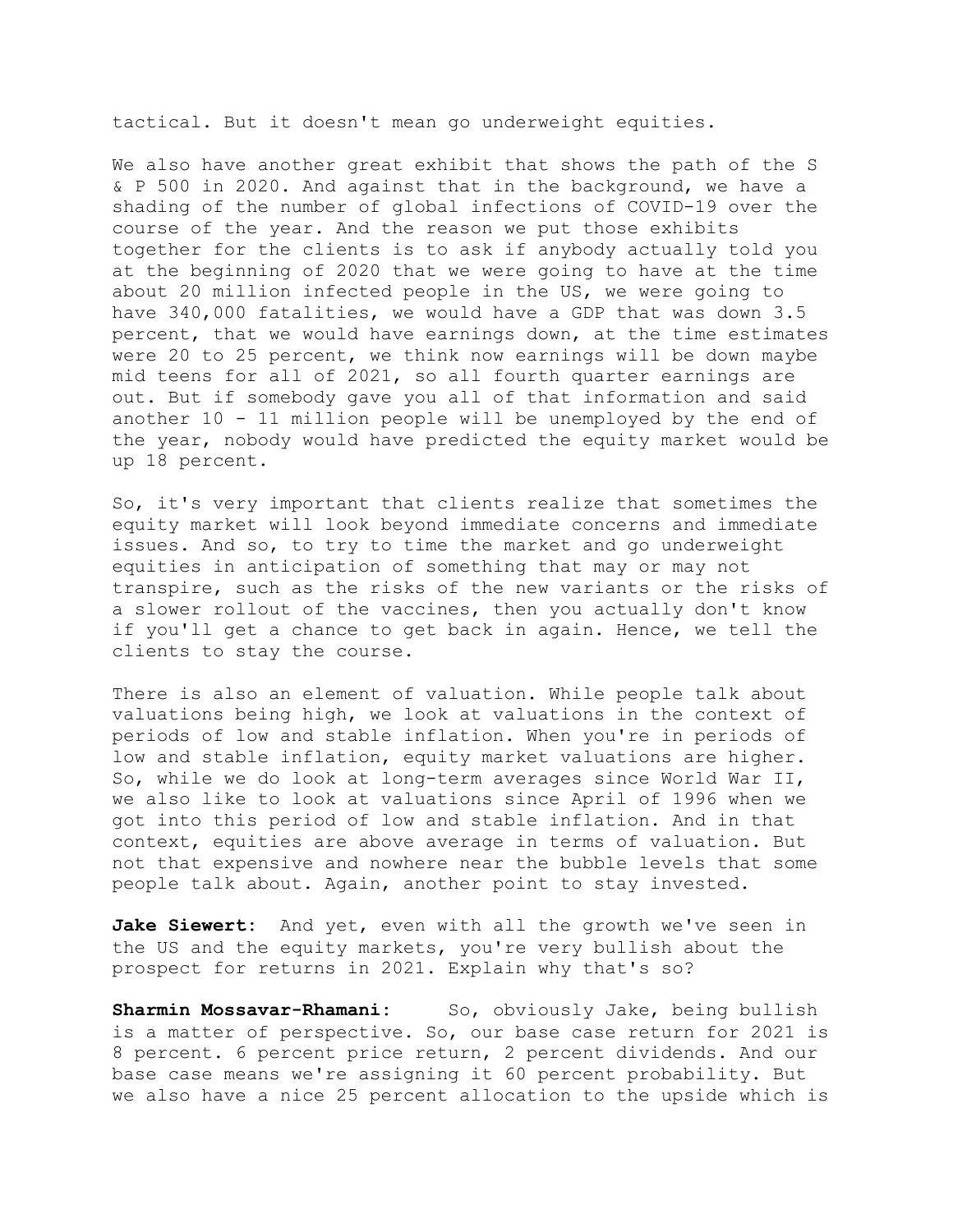around 17 - 18 percent total return. Now our own David Kostin from Goldman Sachs actually has a view of a return around 17 percent for his base case. So, I think we're positive, but not extremely bullish. We also have some probability assigned to the downside. That probability we're assigning is around about, let's say, 15 percent. But the market could be down 17, 18 percent. So, our base case is good returns, but not spectacular returns.

Jake Siewert: Now, outside the US, what is your view of prospect for returns of equity markets in other developed nations?

**Sharmin Mossavar-Rhamani:** One of the questions our clients are asking us right now is exactly what you're asking. Meaning, given how much US equities have outperformed other developed economies and emerging markets since the global financial crisis, isn't it time to actually go overweight, let's say, Europe, the UK, Japan, emerging markets? And we actually suggest the preponderance of the assets still remain in the US. And the reason we say that is while we acknowledge that there are some tactical opportunities in these regions, we actually think that this cheapness is justified.

If we look across all US sectors and compare the earnings growth of these various sectors to the earnings growth of their counterparts in Europe and the UK and Japan and emerging markets, US companies have far outperformed on an earnings per share growth basis since 2007. And this is not one or two percentage points of better earnings growth. We're talking about 5 percent a year better earnings growth. In technology, for example, 10 percent a year better earnings growth. So, we feel that this discount is justified because the companies in these regions and these countries are not providing the kind of earnings per share growth that companies in the US are providing for their shareholders.

**Jake Siewert:** So, let's talk about emerging markets. Obviously, the pace of vaccines is lower there on a per capita basis, much lower than in the developed countries. How does your outlook differ for those emerging economies compared to the more developed ones?

**Sharmin Mossavar-Rhamani:** If we think of emerging markets, the largest driver in terms of the economic growth of emerging markets is China. And China has weathered the pandemic quite well. While most countries had moderate or significant down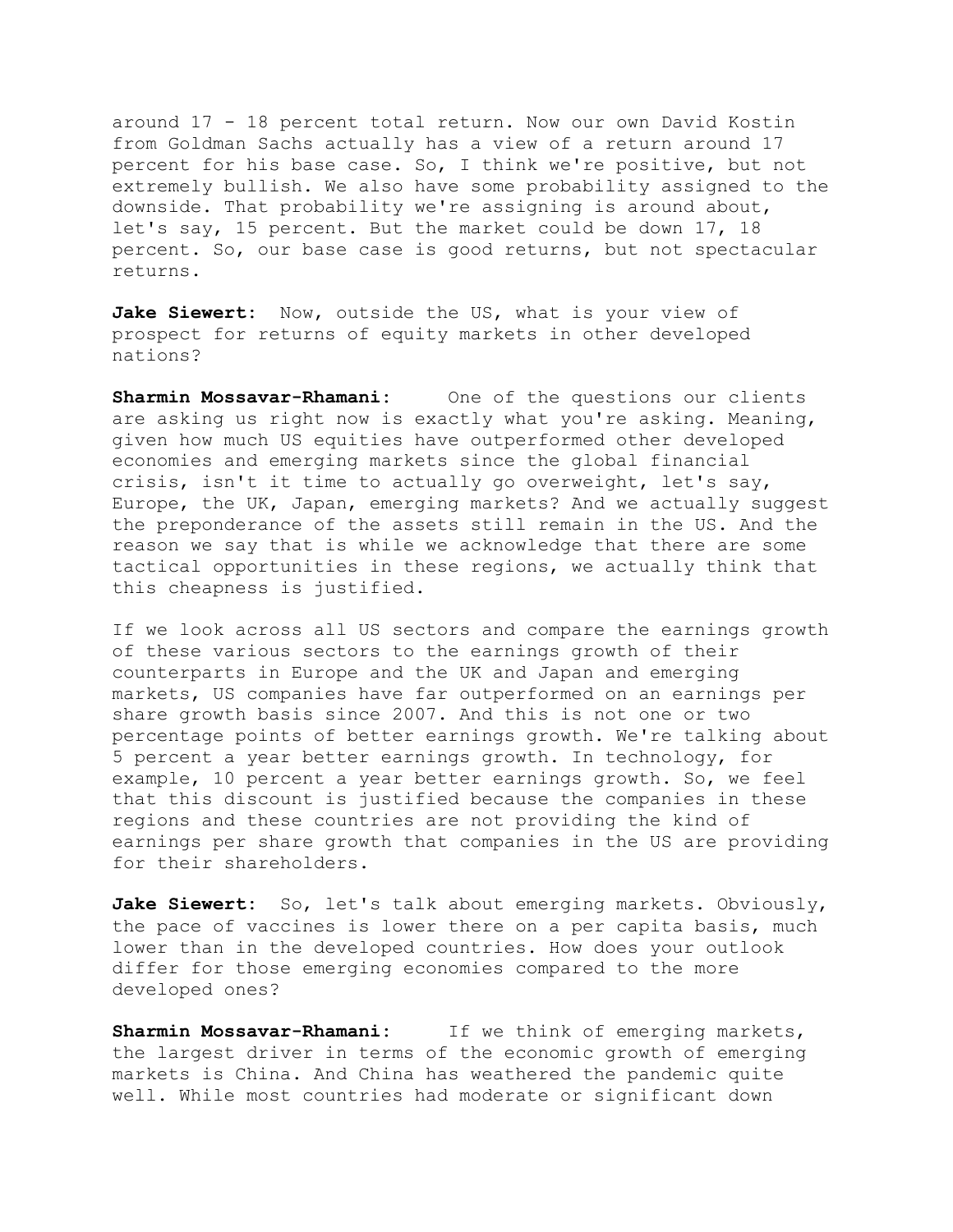drafts in GDP in 2020, China is the only country that actually has a positive GDP number for 2020 and a very high forecast for 2021. So, China will actually end up 2021 at a GDP that is about 10 percent higher than what they had at the end of 2019. It's the only country that's going to have that kind of growth.

Now we know there are a lot of people who question the validity of some of the numbers that come out of China. But even if you discount some of the historical numbers, it's still pretty strong, robust growth.

In other countries, it's going to be very mixed. Some of the smaller countries will do quite poorly. Some of the numbers for, let's say, India are a little bit better, but they're just recovering from a very bad 2020. So, in aggregate when we look at it, it's not a very compelling argument that clients should actually add to their emerging markets. And then add to that, as you point out, the point about vaccinations and when and what will these countries actually have access to? When will they get some of the higher quality vaccines from Europe and the US versus some of the vaccines where, the vaccines like China or Russia, we just don't have enough data to really know how effective they're going to be, especially against the new variants?

**Jake Siewert:** So, there's been a lot of talk recently about the traditional allocation model, the so called 60-40 rule being [UNINTEL]. And there has been a lot of rethinking about whether that makes sense in these times. Equities have outperformed bonds for a number of years now. What's your view on that for the year ahead?

**Sharmin Mossavar-Rhamani:** That is also one of the more frequently asked questions we're getting now as we're talking to clients. They look at our expected returns for equities. So, let's say for US equities around 8 percent. Then they look at the returns we have for US bonds. So, if we're talking about very short duration instruments like cash, the base case return is basically zero. When we're looking at slightly longer maturity securities, like let's say a ten-year treasury, we're looking at moderately negative returns. Let's say, for example, a minus 1, a minus 2 percent. And so, clients are saying, well, with these negative returns, why should we hold onto any fixed income?

The response to that is that when you want a consistent, reliable hedge against down drafts, against deflation, against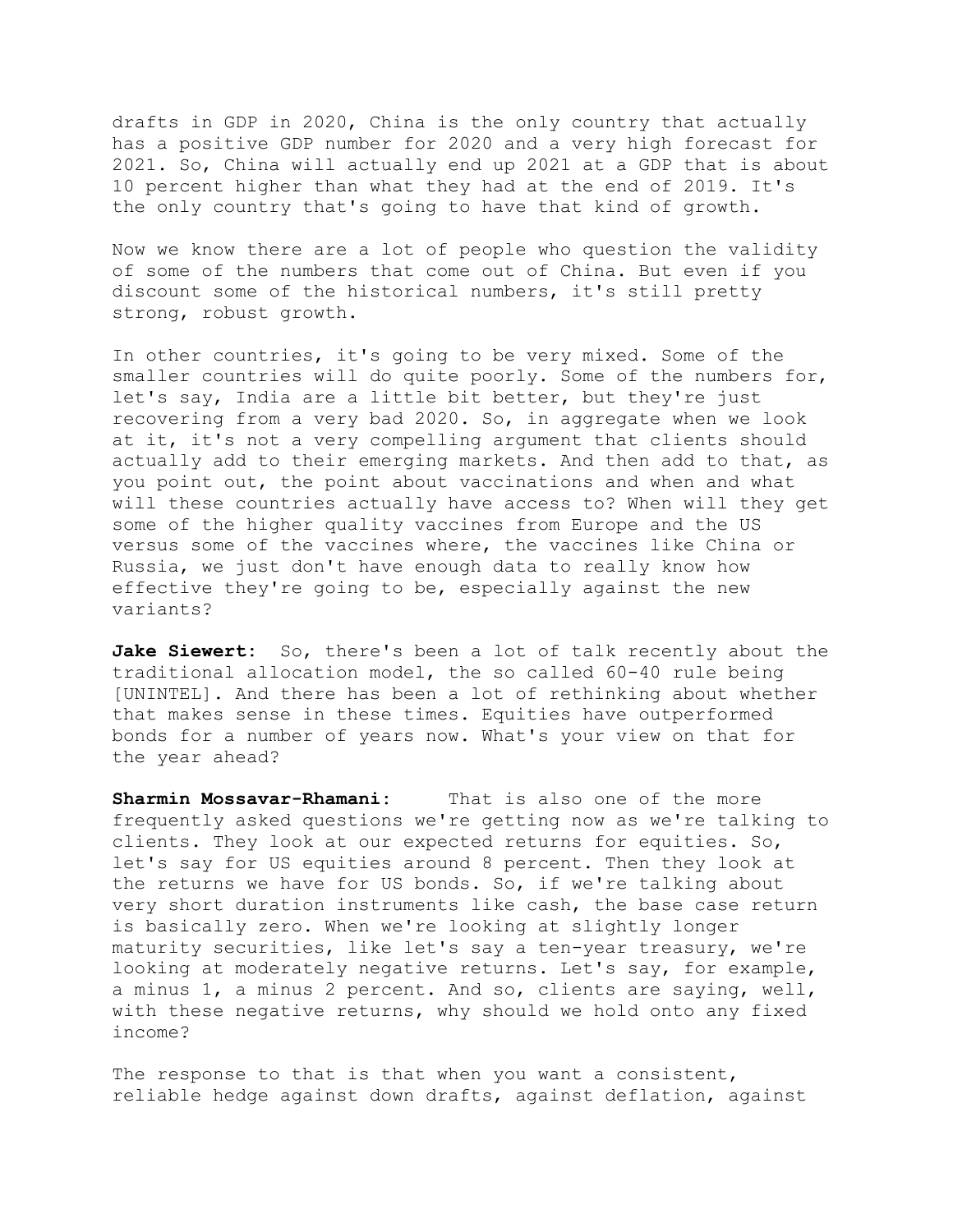shocks, high quality US fixed income instruments are the only reliable hedge. No other investment, no other asset class, including hedge funds, including gold, provide that kind of a reliable, consistent hedge.

Since none of us actually have a crystal ball, who knows what kind of shocks could happen? It's not just the COVID-19 concerns and the risks of the variants, but obviously cyber security issues are significant. We don't know what actually SolarWinds hack has done. We don't know the full extent yet. So, there are a lot of uncertainties out there. We don't know the risks of how US/China relations will evolve over time. If the Biden administration changes tack, as they said they have, and try to work with the allies and present a more united front to some of the issues with China, then obviously that could create some more tension and some market downside in the interim, for the short run. And so, again, what would be a good hedge against all of these risk factors? In our view, fixed income.

So, while clients may want to underweight fixed income for some other tactical opportunities, we still think people should maintain a certain amount of high-quality fixed income to hedge against all these risks. And again, it's the only reliable hedge.

**Jake Siewert:** So, Sharmin, within the credit world do you see pockets of attractive investment opportunities this year, particularly in this low-rate environment?

**Sharmin Mossavar-Rhamani:** We were telling clients that to enhance yield in their fixed income portfolio, there's no doubt that they'll be taking some type of risk. So, one risk to take would be credit risk. And where we actually think it's a good idea to take credit risk is not in high-yield securities, generic corporate high yield, but actually in bank loans. We think that is a much better exposure for clients. First and foremost, they're based off of LIBOR, so there is less interest rate sensitivity. So, as rates continue a very slow and steady increase, the bank loans won't get hurt.

Second, they're higher in the capital structure, meaning they are higher credit quality and will not get hurt in the event of increasing default rates. We don't have an increase in default rates relative to 2020. But again, given that uncertainty, we think the risk/return trade-off in bank loans is more attractive. So that's one area we do like from an expected return perspective.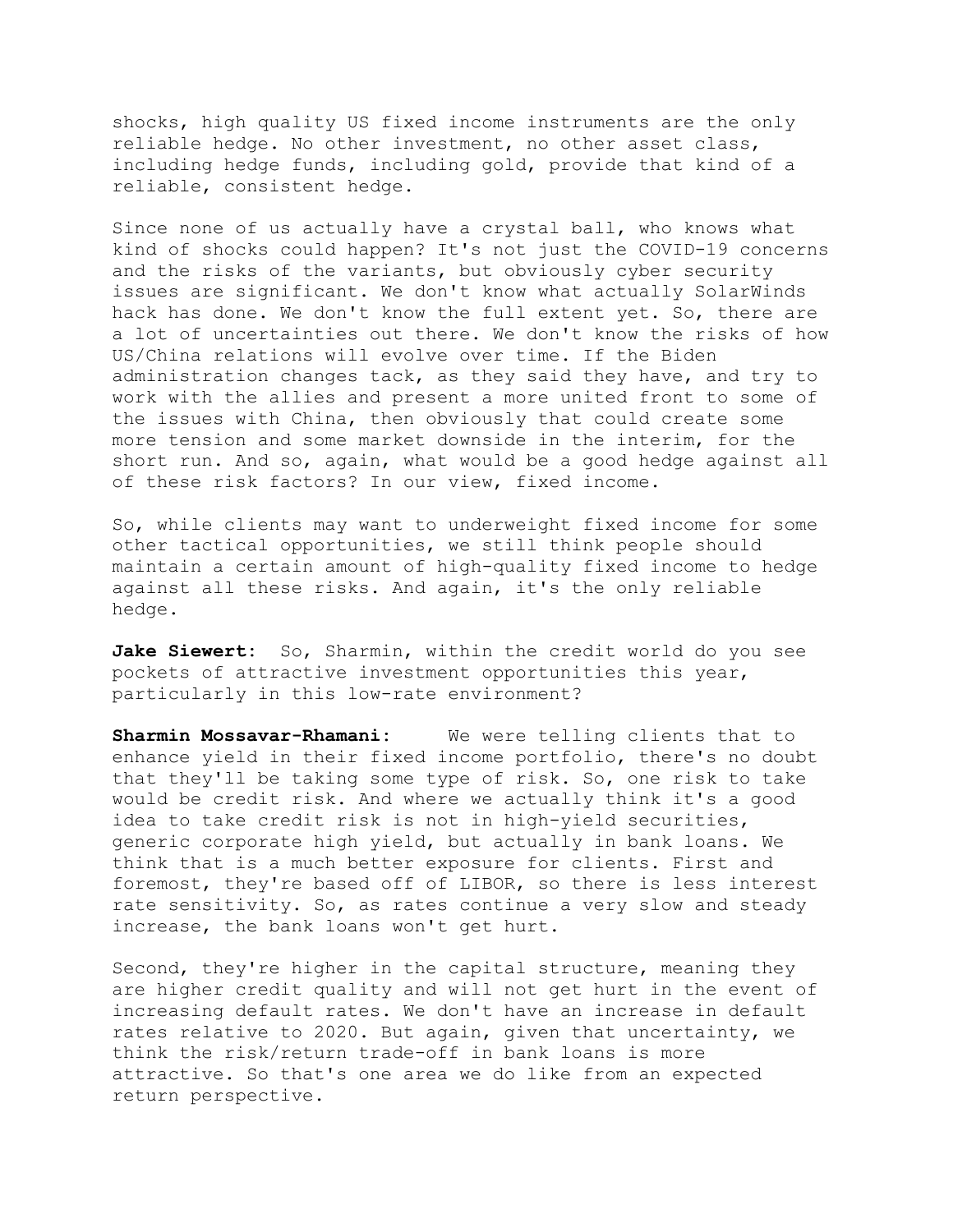Some people have asked about emerging market local debt which has a similar expected return. But we'd rather be in an asset class based in the US so we have greater visibility, great understanding, and no currency risk.

**Jake Siewert:** So, Sharmin, if last year taught us anything, it's that the best outlook in the world can be made highly irrelevant by an exogenous shock. As you think about the year ahead, and you talked a little bit about some of them, what are some of the risks to your outlook?

Sharmin Mossavar-Rhamani: So, the biggest risk from our perspective is what happens with COVID-19 and the new variants? We still don't know the extent to which we're going to have enough vaccination, given that we still have more of the old variant than the new variants based on what we know so far, that at least get enough vaccinations, so people are protected. We don't really know whether they're going to get to much more effective rollouts and whether companies like Moderna and Pfizer are going to have enough vaccines to deliver and vaccinate everybody. So that's one important risk. Are we going to be able to vaccinate enough people before the new variants, the one from the UK, the one from South Africa, and now Brazil become more prevalent, given the base case that they are more transmissible? So, that's an important risk to keep in mind.

We also know that the vaccines do have some efficacy against, for example, the South Africa variant, but not as high. It's lesser efficacy. And we also know that companies like Moderna are thinking about their booster shots. So, there is a lot of uncertainty around the vaccines and around the variants if we're looking all the way to the end of 2021, for example. So, that creates some uncertainty.

Our view is there is as much downside risk in growth, as there is actually upside risk. So, for example, there's the stimulus. Will the fiscal stimulus package be larger than people anticipate? Some people think the number is going to be closer to 1 trillion. Is there any chance that it ends up being bigger? Is there any chance we have another stimulus package further down the road in 2021? So, those provide some upside to growth.

We know there's a lot of pent-up demand. So, maybe consumers will spend more than we are all modeling because they actually have been saving a fair amount during the pandemic. And the US savings rate was about 8 percent going into the pandemic. And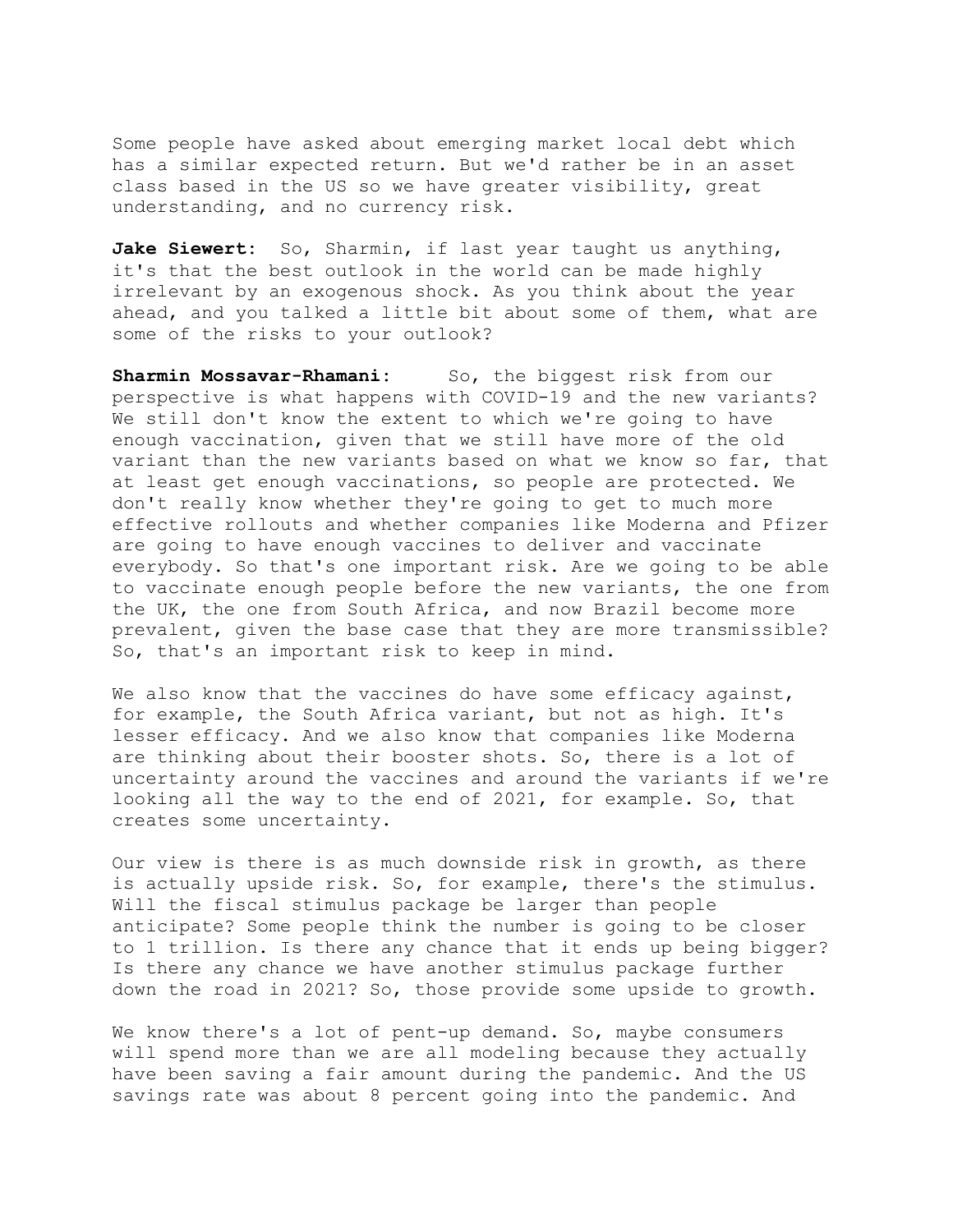now it's actually, let's say, in the low teens. And when you're looking at that, that could provide upside risk.

So, while the biggest risk is to the downside from things like COVID, US/China relations, the cyber security issues, the type of domestic concern between the far left and the far right that we still have to keep an eye on, and in terms of some of the populist movements at both extremes, those are all risks. But we also want to make sure clients know that we also think there is some risk to the upside.

Jake Siewert: So, Sharmin, you're a great student of history. You have an excellent history of the various strains of declinism, all of which have been proven wrong in this year's outlook. As we look back at last year, what lessons do you think we'll draw from 2020, particularly for investors?

**Sharmin Mossavar-Rhamani:** Over, the course of our investment strategy group history, and we got started in 2001, we always tell clients that the reason to underweight equities is if you have a very high expectation of a recession. And we say recessions are caused by Fed tightening. So, that's something we can observe and monitor. We talk about big market imbalances. And that's something we can observe. And then the third reason for reasons are shocks, like a pandemic. And so, it's very important to recognize we cannot anticipate shocks, otherwise they wouldn't be shocks. And so, you cannot invest in anticipation of a shock. So, that's a very important lesson.

The second important lesson is that even when you know the facts, as I mentioned earlier, you don't really know how the market will react. Who would have thought that the market would be up 18 percent in 2020? And the key message for that is investors should know we need to have a dose of humility about what we can forecast and what we really cannot. And I think that's very important. When you look at history, you can see that the market does not always respond to the facts on the ground in the way one would anticipate.

In the long run, what will drive equity prices is economic growth that leads to good earnings that will drive the S & P. and they always, eventually, converge. One just has to have the right investment horizon. And I think last year was a very good example of that.

**Jake Siewert:** Well, Sharmin, you've been right for a very long period of time. So, let's hope you're right again about 2021.